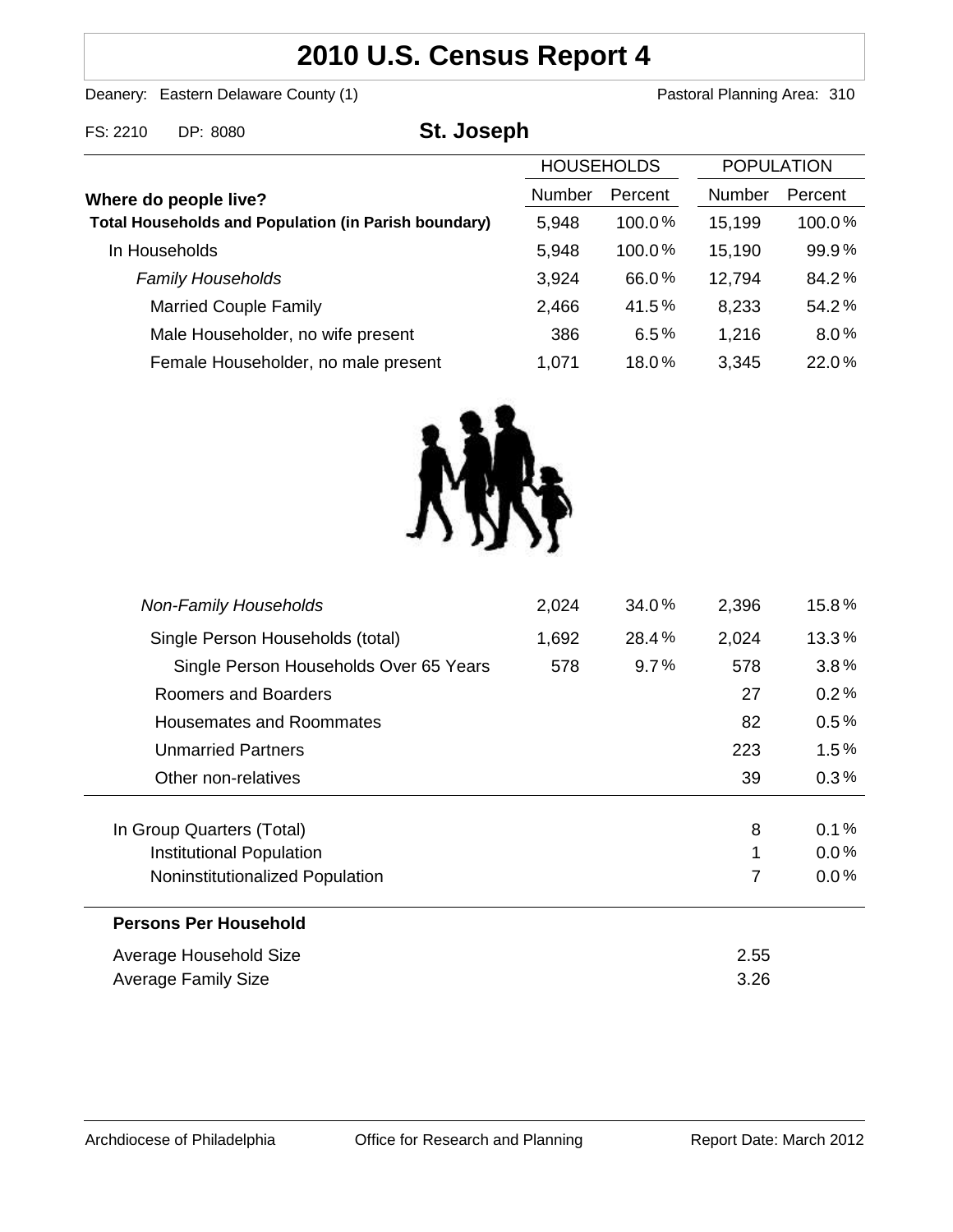# **2010 U.S. Census Report 4**

Deanery: Eastern Delaware County (1) Deanery: Eastern Delaware County (1)

FS: 2210 DP: 8080 **St. Joseph**

| Number<br>Percent<br>Where do Children - Under Age 18 Live?<br>3,716<br>100.0%<br>Total Children - Under Age 18 (in Parish boundary)<br>100.0%<br>In Households<br>3,716<br>0.0%<br>0<br>Householder or spouse is under 18<br>With Related:<br>Married-Couple Family<br>1,948<br>52.4%<br>302<br>8.1%<br>Male Householder, No Wife Present<br>Female Householder, No Husband Present<br>991<br>26.7%<br><b>Other Related Householder</b><br>110<br>2.9%<br><b>With Non-Relatives</b><br>48<br>1.3%<br>316<br>8.5%<br><b>Grandparent Householder</b><br>In Group Quarters<br>0.0%<br>0<br>Institutionalized population<br>0.0%<br>0<br>Noninstitutionalized population<br>0<br>0.0%<br>Where do Adults - Age 65 and Older - Live?<br>1,887<br>100.0%<br>Total Adults - Age 65 and Older (in Parish boundary)<br>In Households<br>1,885<br>99.9%<br>Family Households:<br>1,263<br>66.9%<br>Is Householder or Spouse<br>1,070<br>56.7%<br>With Other Relative Householder<br>2.7%<br>51<br>With Non-Related Householder<br>0.3%<br>5<br>is Parent<br>101<br>5.3%<br>is Parent-in-Law<br>36<br>1.9%<br>In Non-family Households:<br>622<br>33.0%<br>Male Living Alone<br>179<br>9.5%<br>Male not Living Alone<br>14<br>$0.8\%$<br>Female Living Alone<br>399<br>21.2%<br>Female not Living Alone<br>9<br>0.5%<br>Other<br>21<br>1.1%<br>In Group Quarters<br>2<br>0.1%<br>Institutionalized population<br>0.1%<br>1<br>Noninstitutionalized population<br>1<br>0.0%<br>Housing Units in the Parish boundary<br>6,327<br><b>Total Housing Units</b><br>100.0%<br>Occupied<br>5,948<br>94.0%<br>Owner-Occupied<br>66.0%<br>4,178<br>Renter-Occupied<br>28.0%<br>1,770<br>6.0%<br>379<br>Vacant |  | <b>POPULATION</b> |  |
|-------------------------------------------------------------------------------------------------------------------------------------------------------------------------------------------------------------------------------------------------------------------------------------------------------------------------------------------------------------------------------------------------------------------------------------------------------------------------------------------------------------------------------------------------------------------------------------------------------------------------------------------------------------------------------------------------------------------------------------------------------------------------------------------------------------------------------------------------------------------------------------------------------------------------------------------------------------------------------------------------------------------------------------------------------------------------------------------------------------------------------------------------------------------------------------------------------------------------------------------------------------------------------------------------------------------------------------------------------------------------------------------------------------------------------------------------------------------------------------------------------------------------------------------------------------------------------------------------------------------------------------------------------------------------------------------|--|-------------------|--|
|                                                                                                                                                                                                                                                                                                                                                                                                                                                                                                                                                                                                                                                                                                                                                                                                                                                                                                                                                                                                                                                                                                                                                                                                                                                                                                                                                                                                                                                                                                                                                                                                                                                                                           |  |                   |  |
|                                                                                                                                                                                                                                                                                                                                                                                                                                                                                                                                                                                                                                                                                                                                                                                                                                                                                                                                                                                                                                                                                                                                                                                                                                                                                                                                                                                                                                                                                                                                                                                                                                                                                           |  |                   |  |
|                                                                                                                                                                                                                                                                                                                                                                                                                                                                                                                                                                                                                                                                                                                                                                                                                                                                                                                                                                                                                                                                                                                                                                                                                                                                                                                                                                                                                                                                                                                                                                                                                                                                                           |  |                   |  |
|                                                                                                                                                                                                                                                                                                                                                                                                                                                                                                                                                                                                                                                                                                                                                                                                                                                                                                                                                                                                                                                                                                                                                                                                                                                                                                                                                                                                                                                                                                                                                                                                                                                                                           |  |                   |  |
|                                                                                                                                                                                                                                                                                                                                                                                                                                                                                                                                                                                                                                                                                                                                                                                                                                                                                                                                                                                                                                                                                                                                                                                                                                                                                                                                                                                                                                                                                                                                                                                                                                                                                           |  |                   |  |
|                                                                                                                                                                                                                                                                                                                                                                                                                                                                                                                                                                                                                                                                                                                                                                                                                                                                                                                                                                                                                                                                                                                                                                                                                                                                                                                                                                                                                                                                                                                                                                                                                                                                                           |  |                   |  |
|                                                                                                                                                                                                                                                                                                                                                                                                                                                                                                                                                                                                                                                                                                                                                                                                                                                                                                                                                                                                                                                                                                                                                                                                                                                                                                                                                                                                                                                                                                                                                                                                                                                                                           |  |                   |  |
|                                                                                                                                                                                                                                                                                                                                                                                                                                                                                                                                                                                                                                                                                                                                                                                                                                                                                                                                                                                                                                                                                                                                                                                                                                                                                                                                                                                                                                                                                                                                                                                                                                                                                           |  |                   |  |
|                                                                                                                                                                                                                                                                                                                                                                                                                                                                                                                                                                                                                                                                                                                                                                                                                                                                                                                                                                                                                                                                                                                                                                                                                                                                                                                                                                                                                                                                                                                                                                                                                                                                                           |  |                   |  |
|                                                                                                                                                                                                                                                                                                                                                                                                                                                                                                                                                                                                                                                                                                                                                                                                                                                                                                                                                                                                                                                                                                                                                                                                                                                                                                                                                                                                                                                                                                                                                                                                                                                                                           |  |                   |  |
|                                                                                                                                                                                                                                                                                                                                                                                                                                                                                                                                                                                                                                                                                                                                                                                                                                                                                                                                                                                                                                                                                                                                                                                                                                                                                                                                                                                                                                                                                                                                                                                                                                                                                           |  |                   |  |
|                                                                                                                                                                                                                                                                                                                                                                                                                                                                                                                                                                                                                                                                                                                                                                                                                                                                                                                                                                                                                                                                                                                                                                                                                                                                                                                                                                                                                                                                                                                                                                                                                                                                                           |  |                   |  |
|                                                                                                                                                                                                                                                                                                                                                                                                                                                                                                                                                                                                                                                                                                                                                                                                                                                                                                                                                                                                                                                                                                                                                                                                                                                                                                                                                                                                                                                                                                                                                                                                                                                                                           |  |                   |  |
|                                                                                                                                                                                                                                                                                                                                                                                                                                                                                                                                                                                                                                                                                                                                                                                                                                                                                                                                                                                                                                                                                                                                                                                                                                                                                                                                                                                                                                                                                                                                                                                                                                                                                           |  |                   |  |
|                                                                                                                                                                                                                                                                                                                                                                                                                                                                                                                                                                                                                                                                                                                                                                                                                                                                                                                                                                                                                                                                                                                                                                                                                                                                                                                                                                                                                                                                                                                                                                                                                                                                                           |  |                   |  |
|                                                                                                                                                                                                                                                                                                                                                                                                                                                                                                                                                                                                                                                                                                                                                                                                                                                                                                                                                                                                                                                                                                                                                                                                                                                                                                                                                                                                                                                                                                                                                                                                                                                                                           |  |                   |  |
|                                                                                                                                                                                                                                                                                                                                                                                                                                                                                                                                                                                                                                                                                                                                                                                                                                                                                                                                                                                                                                                                                                                                                                                                                                                                                                                                                                                                                                                                                                                                                                                                                                                                                           |  |                   |  |
|                                                                                                                                                                                                                                                                                                                                                                                                                                                                                                                                                                                                                                                                                                                                                                                                                                                                                                                                                                                                                                                                                                                                                                                                                                                                                                                                                                                                                                                                                                                                                                                                                                                                                           |  |                   |  |
|                                                                                                                                                                                                                                                                                                                                                                                                                                                                                                                                                                                                                                                                                                                                                                                                                                                                                                                                                                                                                                                                                                                                                                                                                                                                                                                                                                                                                                                                                                                                                                                                                                                                                           |  |                   |  |
|                                                                                                                                                                                                                                                                                                                                                                                                                                                                                                                                                                                                                                                                                                                                                                                                                                                                                                                                                                                                                                                                                                                                                                                                                                                                                                                                                                                                                                                                                                                                                                                                                                                                                           |  |                   |  |
|                                                                                                                                                                                                                                                                                                                                                                                                                                                                                                                                                                                                                                                                                                                                                                                                                                                                                                                                                                                                                                                                                                                                                                                                                                                                                                                                                                                                                                                                                                                                                                                                                                                                                           |  |                   |  |
|                                                                                                                                                                                                                                                                                                                                                                                                                                                                                                                                                                                                                                                                                                                                                                                                                                                                                                                                                                                                                                                                                                                                                                                                                                                                                                                                                                                                                                                                                                                                                                                                                                                                                           |  |                   |  |
|                                                                                                                                                                                                                                                                                                                                                                                                                                                                                                                                                                                                                                                                                                                                                                                                                                                                                                                                                                                                                                                                                                                                                                                                                                                                                                                                                                                                                                                                                                                                                                                                                                                                                           |  |                   |  |
|                                                                                                                                                                                                                                                                                                                                                                                                                                                                                                                                                                                                                                                                                                                                                                                                                                                                                                                                                                                                                                                                                                                                                                                                                                                                                                                                                                                                                                                                                                                                                                                                                                                                                           |  |                   |  |
|                                                                                                                                                                                                                                                                                                                                                                                                                                                                                                                                                                                                                                                                                                                                                                                                                                                                                                                                                                                                                                                                                                                                                                                                                                                                                                                                                                                                                                                                                                                                                                                                                                                                                           |  |                   |  |
|                                                                                                                                                                                                                                                                                                                                                                                                                                                                                                                                                                                                                                                                                                                                                                                                                                                                                                                                                                                                                                                                                                                                                                                                                                                                                                                                                                                                                                                                                                                                                                                                                                                                                           |  |                   |  |
|                                                                                                                                                                                                                                                                                                                                                                                                                                                                                                                                                                                                                                                                                                                                                                                                                                                                                                                                                                                                                                                                                                                                                                                                                                                                                                                                                                                                                                                                                                                                                                                                                                                                                           |  |                   |  |
|                                                                                                                                                                                                                                                                                                                                                                                                                                                                                                                                                                                                                                                                                                                                                                                                                                                                                                                                                                                                                                                                                                                                                                                                                                                                                                                                                                                                                                                                                                                                                                                                                                                                                           |  |                   |  |
|                                                                                                                                                                                                                                                                                                                                                                                                                                                                                                                                                                                                                                                                                                                                                                                                                                                                                                                                                                                                                                                                                                                                                                                                                                                                                                                                                                                                                                                                                                                                                                                                                                                                                           |  |                   |  |
|                                                                                                                                                                                                                                                                                                                                                                                                                                                                                                                                                                                                                                                                                                                                                                                                                                                                                                                                                                                                                                                                                                                                                                                                                                                                                                                                                                                                                                                                                                                                                                                                                                                                                           |  |                   |  |
|                                                                                                                                                                                                                                                                                                                                                                                                                                                                                                                                                                                                                                                                                                                                                                                                                                                                                                                                                                                                                                                                                                                                                                                                                                                                                                                                                                                                                                                                                                                                                                                                                                                                                           |  |                   |  |
|                                                                                                                                                                                                                                                                                                                                                                                                                                                                                                                                                                                                                                                                                                                                                                                                                                                                                                                                                                                                                                                                                                                                                                                                                                                                                                                                                                                                                                                                                                                                                                                                                                                                                           |  |                   |  |
|                                                                                                                                                                                                                                                                                                                                                                                                                                                                                                                                                                                                                                                                                                                                                                                                                                                                                                                                                                                                                                                                                                                                                                                                                                                                                                                                                                                                                                                                                                                                                                                                                                                                                           |  |                   |  |
|                                                                                                                                                                                                                                                                                                                                                                                                                                                                                                                                                                                                                                                                                                                                                                                                                                                                                                                                                                                                                                                                                                                                                                                                                                                                                                                                                                                                                                                                                                                                                                                                                                                                                           |  |                   |  |
|                                                                                                                                                                                                                                                                                                                                                                                                                                                                                                                                                                                                                                                                                                                                                                                                                                                                                                                                                                                                                                                                                                                                                                                                                                                                                                                                                                                                                                                                                                                                                                                                                                                                                           |  |                   |  |
|                                                                                                                                                                                                                                                                                                                                                                                                                                                                                                                                                                                                                                                                                                                                                                                                                                                                                                                                                                                                                                                                                                                                                                                                                                                                                                                                                                                                                                                                                                                                                                                                                                                                                           |  |                   |  |
|                                                                                                                                                                                                                                                                                                                                                                                                                                                                                                                                                                                                                                                                                                                                                                                                                                                                                                                                                                                                                                                                                                                                                                                                                                                                                                                                                                                                                                                                                                                                                                                                                                                                                           |  |                   |  |

Archdiocese of Philadelphia **Office for Research and Planning** Report Date: March 2012